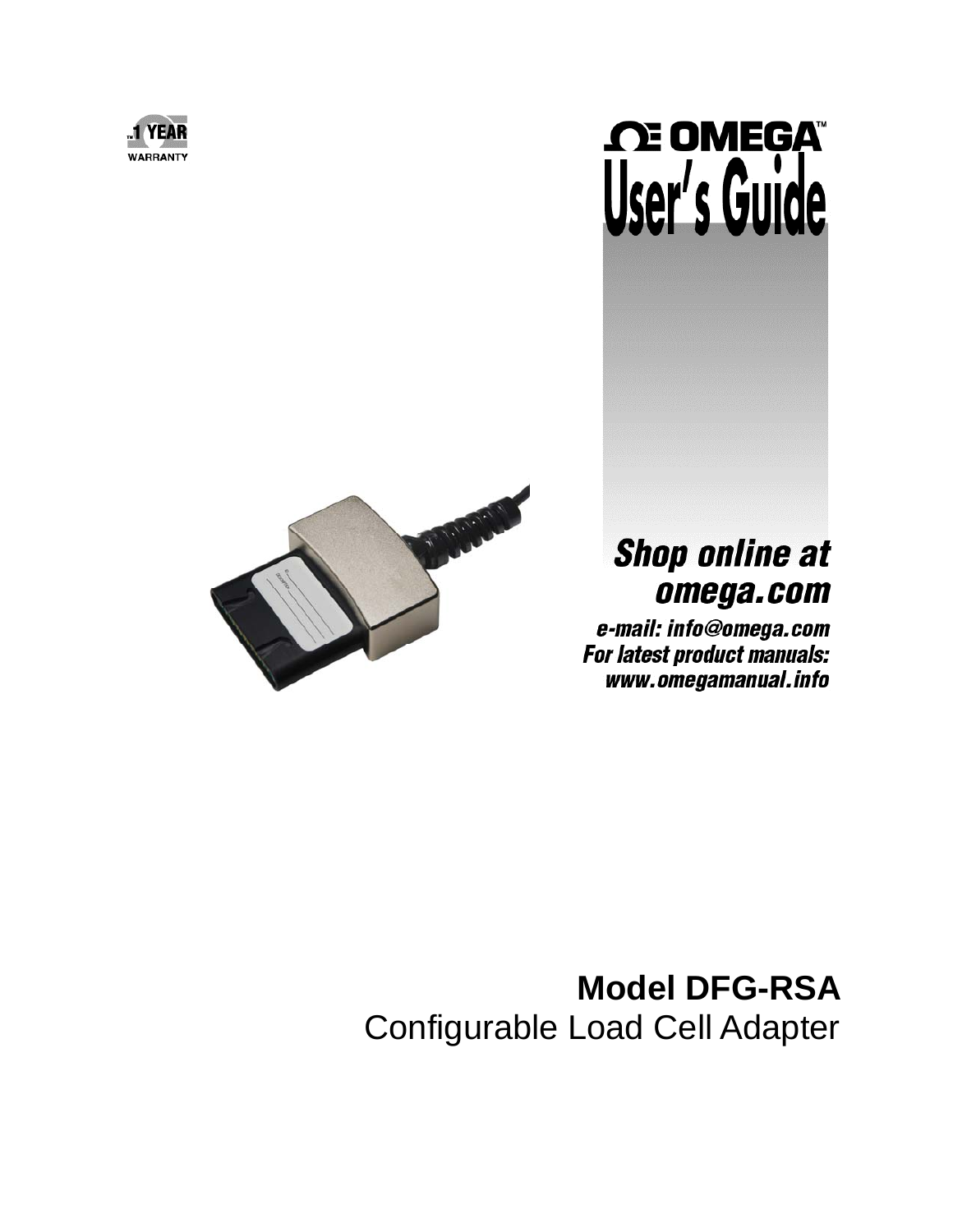# **NEGA**

omega.com info@omega.com

### **Servicing North America:**

**U.S.A.** Omega Engineering, Inc. Headquarters: Toll-Free: 1-800-826-6342 (USA & Canada only) Customer Service: 1-800-622-2378 (USA & Canada only) Engineering Service: 1-800-872-9436 (USA & Canada only) Tel: (203) 359-1660 Fax: (203) 359-7700 e-mail: info@omega.com

# For Other Locations Visit omega.com/worldwide

The information contained in this document is believed to be correct, but OMEGA accepts no liability for any errors it contains, and reserves the right to alter specifications without notice.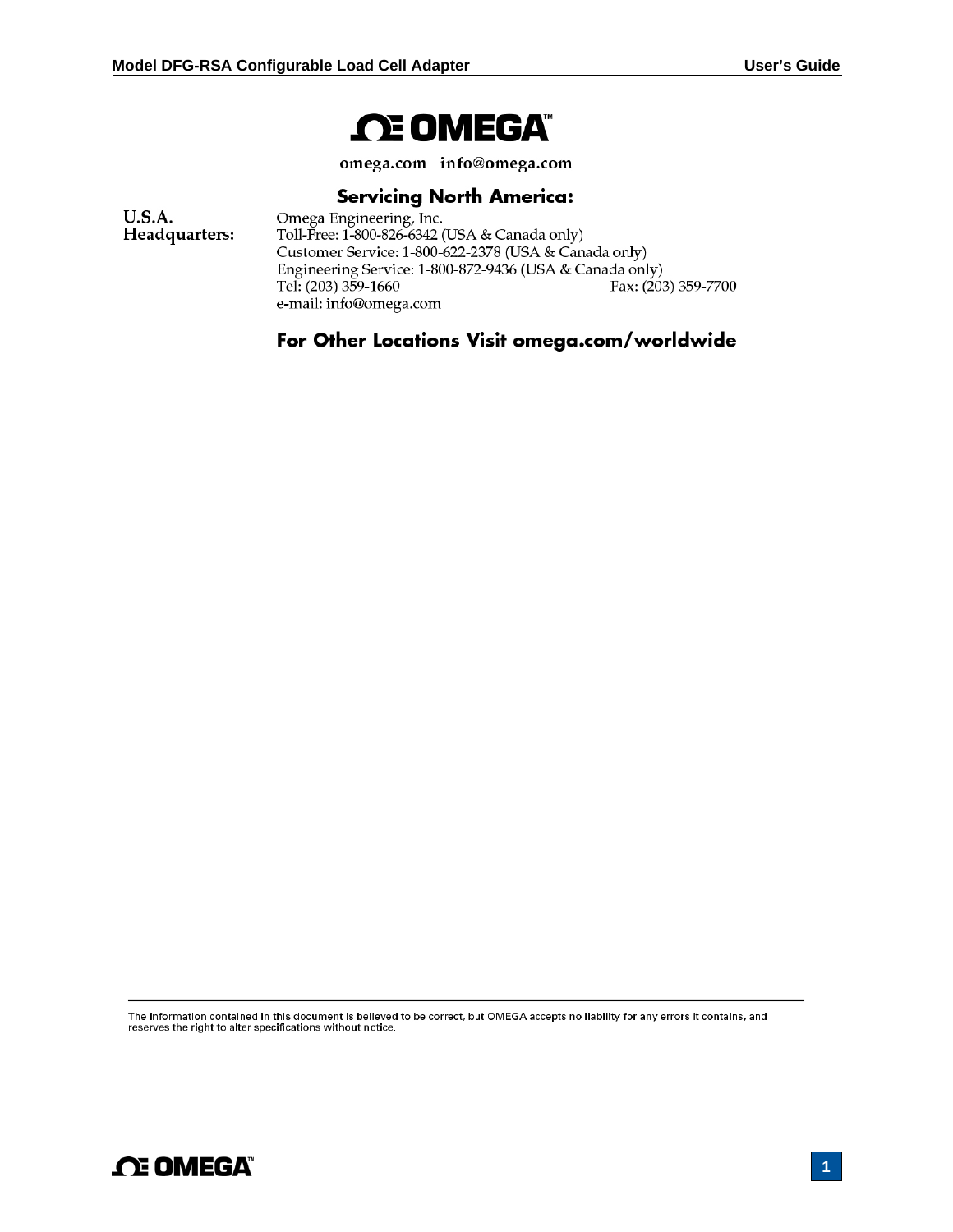# *Thank you…*

Thank you for purchasing an Omega Model DFG-RSA adapter and software, used to connect common strain gage-based load cells, force sensors, and torque sensors to Omega models DFG-RS5 and DFG-RS3 indicators.

With proper usage, we are confident that you will get many years of great service with this product. Omega instruments are ruggedly built for many years of service in laboratory and industrial environments.

This User's Guide provides setup, safety, and operation instructions. For additional information or answers to your questions, please do not hesitate to contact us. Our technical support and engineering teams are eager to assist you.

**Before use, each person who is to use this product should be fully trained in appropriate operation and safety procedures.** 

# **TABLE OF CONTENTS**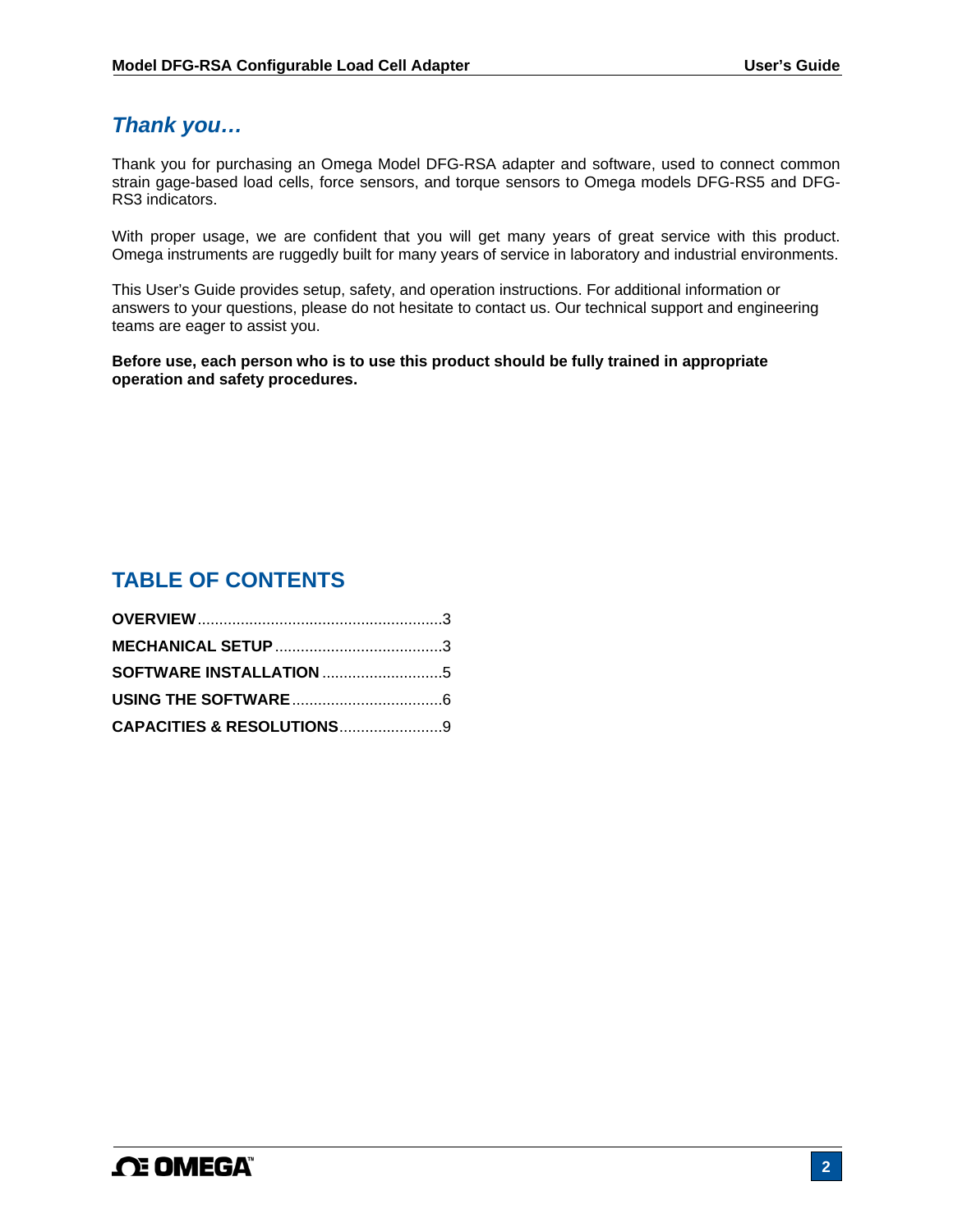#### **1 OVERVIEW**

#### **1.1 List of included items**

| Qty. | Item                                                                    |
|------|-------------------------------------------------------------------------|
|      | DFG-RSA adapter                                                         |
|      | Strain relief                                                           |
|      | Resource CD (Adapter Configuration software, USB driver, user's guides) |

#### **1.2 General Overview**

The DFG-RSA adapter is designed to interface a user-supplied load cell, force sensor, or torque sensor with Omega indicators. The adapter may be programmed to the appropriate load capacity with a software utility through USB or RS-232 connection to the indicator.

All configuration and calibration information is saved within the adapter, allowing for interchangeability between multiple sensors (including certain standard Omega sensors).

#### **1.3 Compatible Equipment**

The DFG-RSA adapter is compatible with load cells and sensors meeting the following specifications:

- **Type: Full bridge**
- **Resistance: 300 1000 ohms**
- **Sensitivity: 1 3 mV/V full scale**

#### **2 MECHANICAL SETUP**

Sensors meeting the above specifications are supplied with a cable with four leads, for the following functions:

**EXCITATION + EXCITATION – SIGNAL + SIGNAL –** 

These leads are typically color coded. Refer to the sensor's data sheet for details.

**Note:** Ensure that the signal leads have been installed into the appropriate terminal blocks. Some sensor manufacturers consider SIGNAL + to be a compression value, while others consider it to be a tension value. If these leads are installed incorrectly, the indicator will display the opposite tension/compression indicator, and calibration cannot take place. Switching the leads will fix the issue. Refer to the indicators' user's guides for details.

The DFG-RSA adapter contains a circuit board with a screw terminal block to allow for the connection of these leads. Refer to the following procedure for setup instructions:

1. Access the circuit board inside the DFG-RSA adapter by loosening two Phillips head screws and removing the cover, as shown in the image below: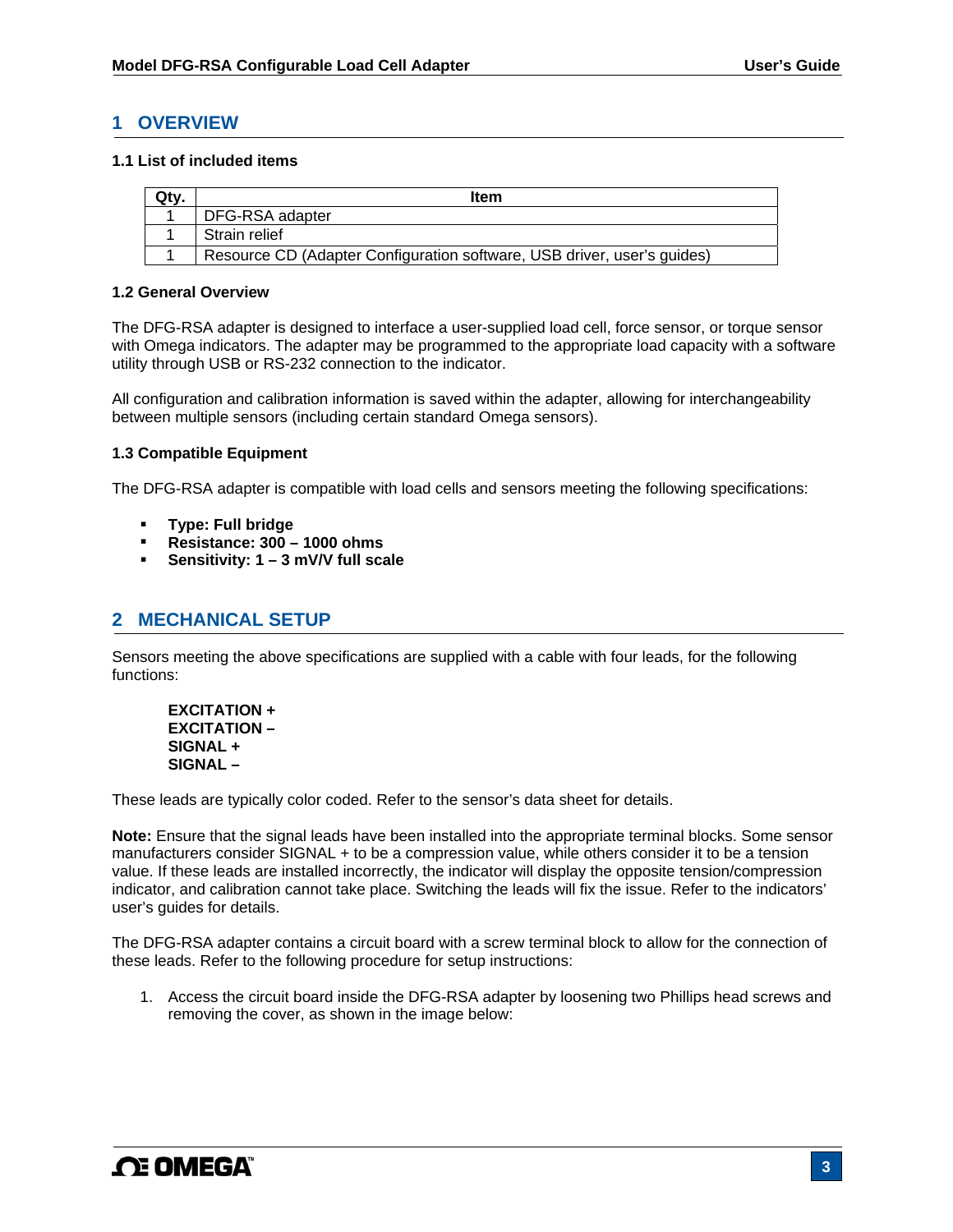

The screw terminal block will be visible, along with labels referencing the functions listed above:



- 2. Feed the four leads through the supplied strain relief (pictured above) and into the body of the adapter.
- 3. Using a flat screwdriver, loosen the four screws in the terminal block until the sensor leads can be inserted into the appropriate receptacles. After insertion of the leads, tighten the screws, as shown in the image below:

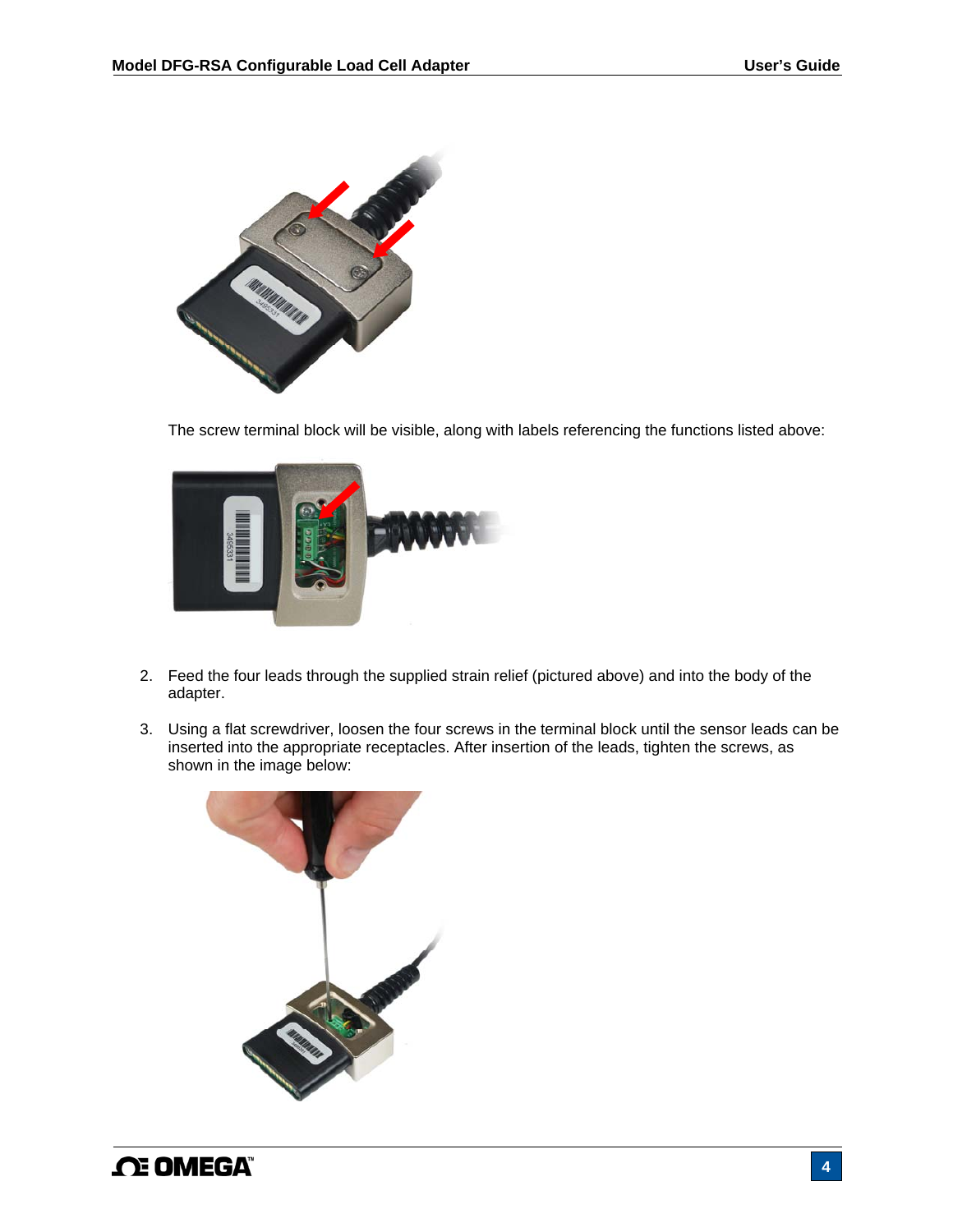4. Install the strain relief by pressing it into the receptacle in the DFG-RSA housing, as illustrated below:



5. Reinstall the cover and tighten the two Phillips screws.

### **3 SOFTWARE INSTALLATION**

The DFG-RSA adapter is programmed by a PC running the included software utility. Communication is achieved through an Omega indicator and a USB or RS-232 connection.

#### **3.1 Computer requirements**

A PC running Windows 2000 or later operating system with screen resolution of 1024 x 768 minimum, is required to run the software. An RS-232C serial port or USB port (virtual COM port) is required to communicate with the indicator. A CD-ROM drive is needed for software installation. If USB communication is required, be sure to install the appropriate USB driver. A USB driver and user's guide are provided in the contents of the *Resource CD.*

#### **3.2 Installation instructions**

#### *Installing from a CD*

Insert the CD into the computer's CD-ROM drive. If *AutoRun* is enabled on the computer, the setup program will run automatically. If not, the setup program may be run manually. Click the **START** button on the Windows task bar, select "Run…", type "D:setup" in the dialog box and press **ENTER**. Alternately, using *My Computer* or *Windows Explorer*, navigate to the CD-ROM drive and double-click the file "setup.exe". Follow the prompts on the screen to install the software.

#### *Installing from the website*

If downloading from the website, it is important to unzip/extract the files first, and then run the file "setup.exe". Follow the prompts on the screen to install the software.

#### **3.3 Running the software**

When the installation is complete, the program can be found in: *Programs* > *Omega Software > DFG-RSA Adapter Configuration*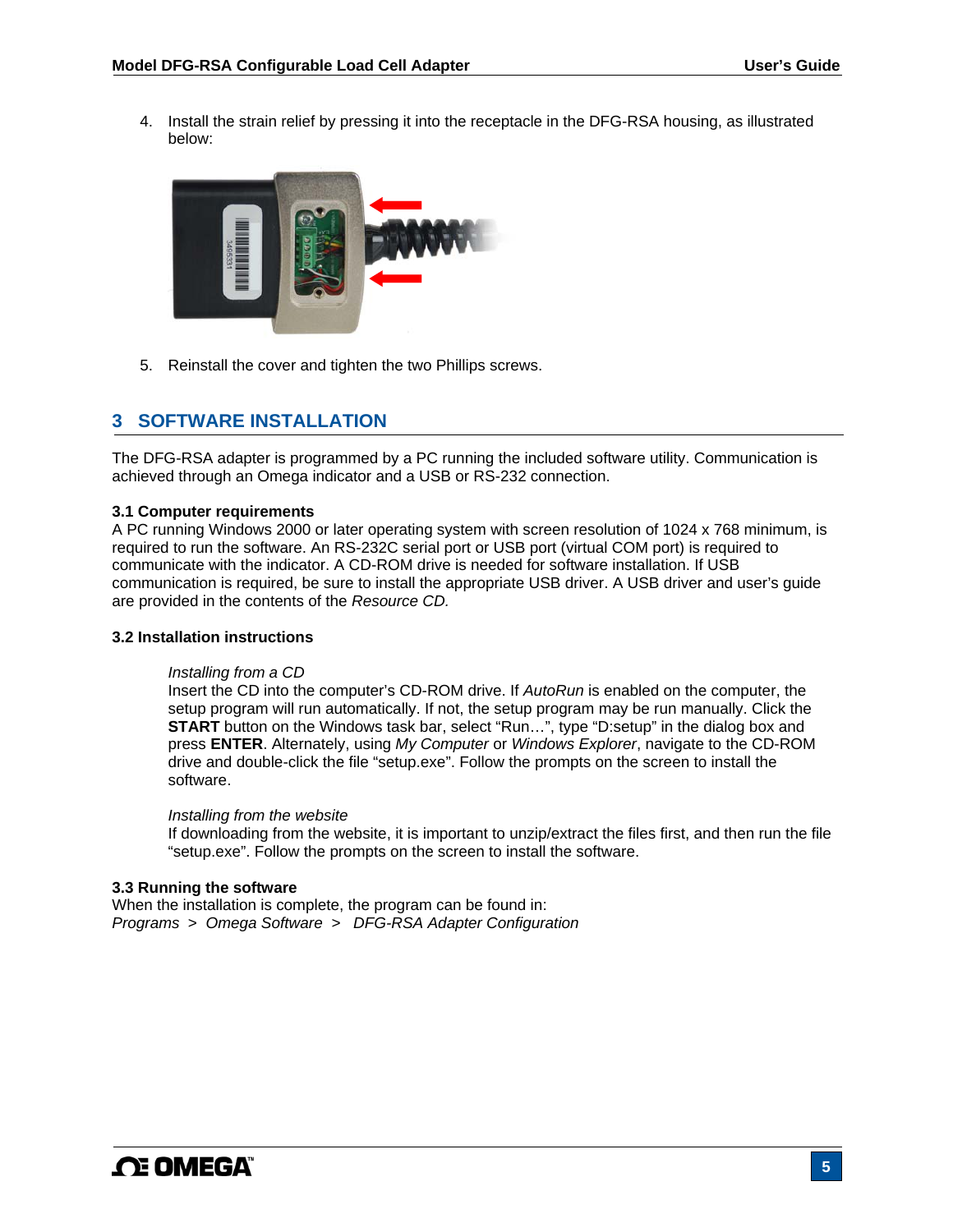#### **4 USING THE SOFTWARE**

When software installation has been completed, plug the DFG-RSA adapter into the indicator, and connect a USB or RS-232 cable between the indicator and the PC.

#### **4.1 General Menus**



#### **File**

*Close –* Click to exit the program.

#### **Help**

*User's Guide –* Click to open the user's guide PDF document (Adobe Reader is required and is downloadable from the Adobe website).

*About* 

Click to display general software information, including the version number.

#### **4.2 COM Port Settings**



Use this screen to configure the PC's COM port to which the indicator is connected.

#### *COM Port*

Select the appropriate COM port from the dropdown list. Clicking **Refresh** updates the list with all installed ports. The COM port associated with the indicator can be identified under the *Ports* sub-section of *Device Manager* in *Windows*.

#### *Baud Rate*

Select the baud rate of the serial port. The default setting is 9600 baud. Be sure to configure the baud rate to match that of the indicator.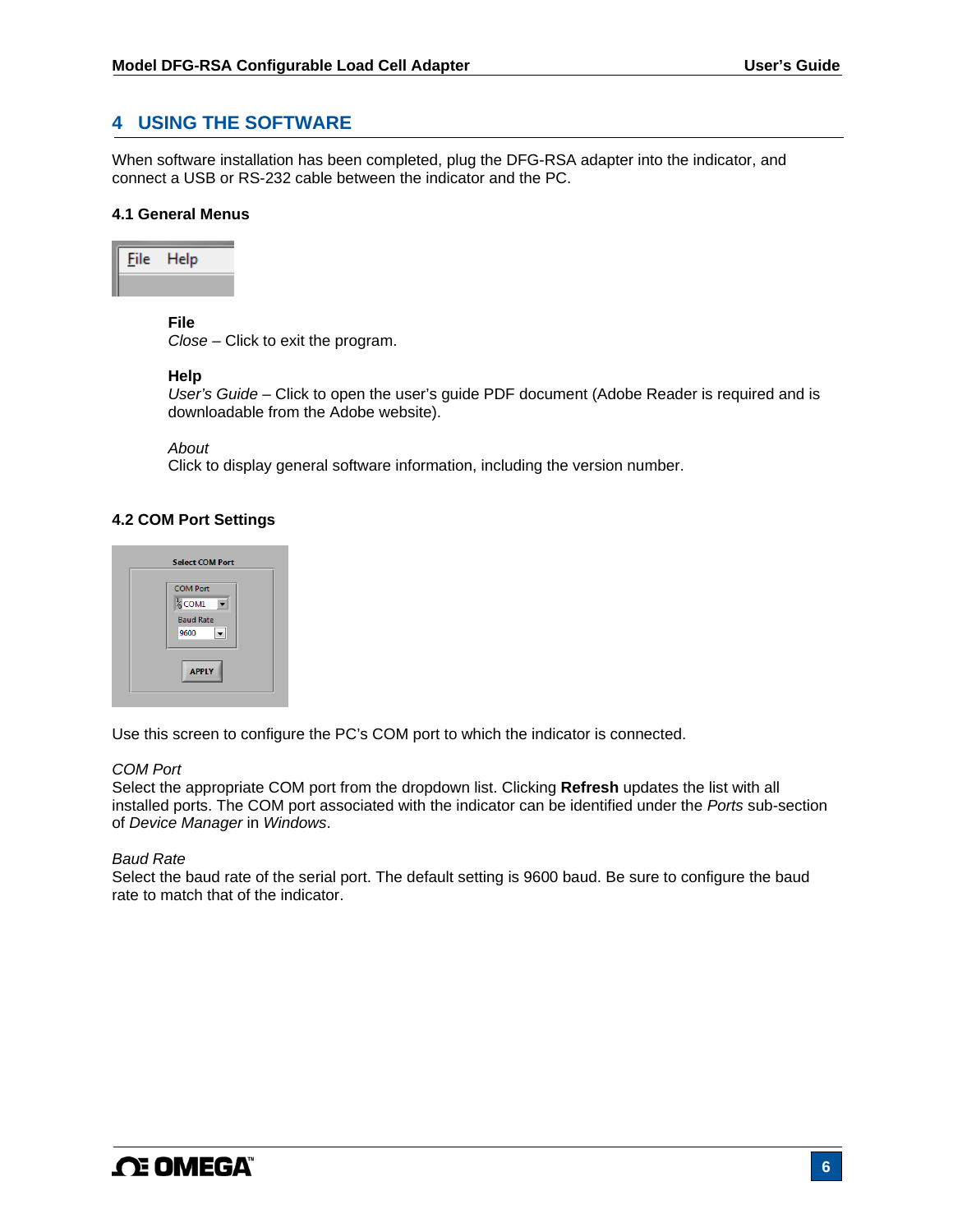

#### **4.3 Force / Torque Capacities & Resolutions**

Use the **Force Capacities & Resolutions** and **Torque Capacities & Resolutions** screens to program the capacity appropriate for the sensor. The number of available units of measurement and displayed resolution depend on the indicator being used. Refer to Section 5 for detailed information.

Refer to the following procedure:

1. Select the appropriate capacity. Use the  $\blacktriangle$  and  $\blacktriangledown$  arrows to scroll through additional capacities. The Capacity table shows the available units of measurement and their corresponding capacities. The Resolution table displays the increment size for each of the available units.

Select the **Model DFG-RS5** or **Model DFG-RS3** radio button in the lower right corner of the screen to display the units and resolutions available for each indicator.

- 2. The software may be used to configure a bi-directional sensor, such as an S-beam, or single direction sensor, such as a load button. Select the appropriate direction.
- 3. Optionally enter an identification number for the sensor. This number will be displayed in the indicator's power-up sequence and **Information** screen.

**Note:** The identification number may not begin with the letter sequence "MR".

4. Click **Program Adapter**. A progress bar is supplied below this button, for visual convenience. **Do not** disconnect the communication cable until this process is complete, denoted by the **PASS** or **FAIL** indicator.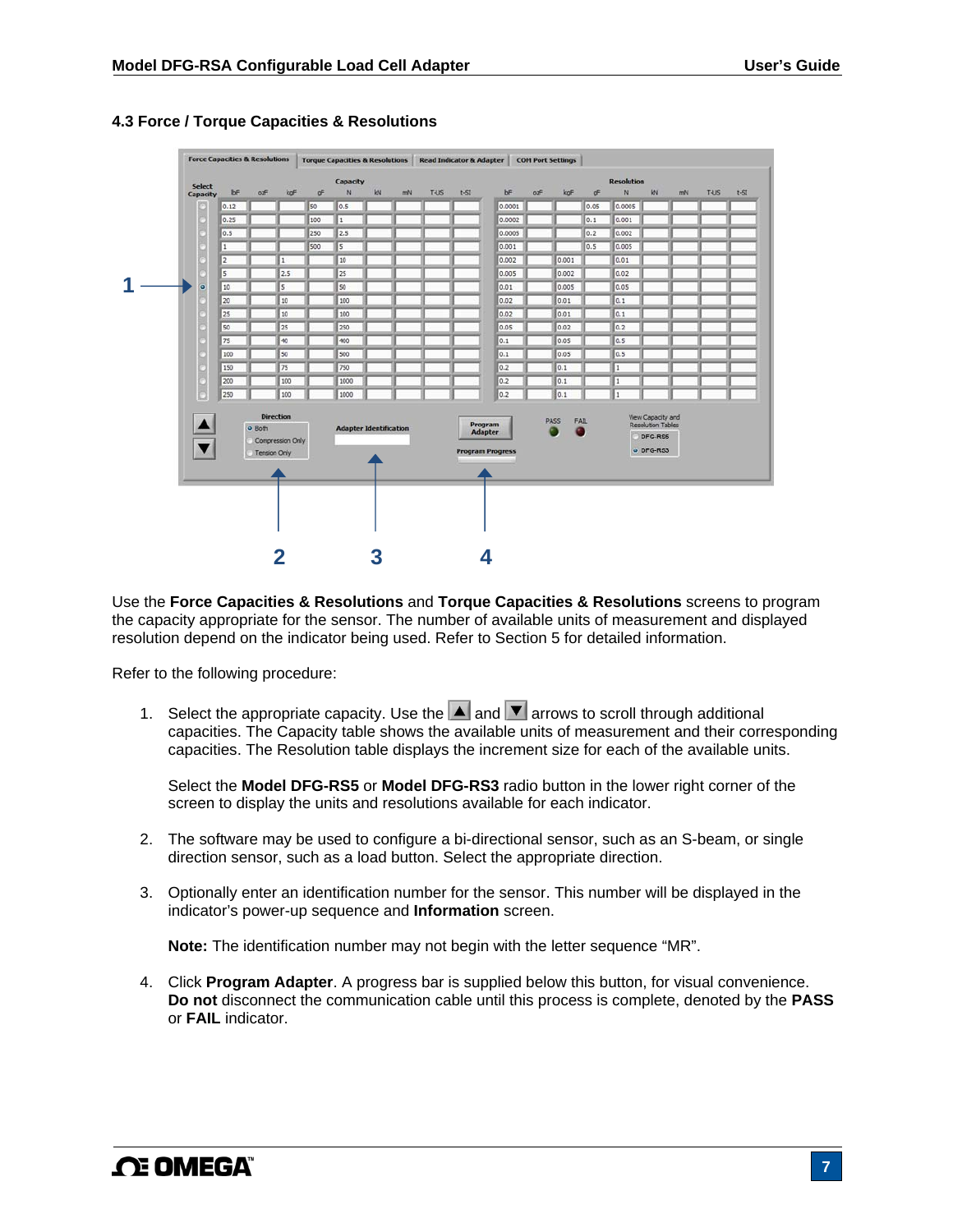#### **4.4 Read Indicator & Adapter**

| <b>Indicator</b> |                       |     | <b>Adapter</b>    |                |           |  |
|------------------|-----------------------|-----|-------------------|----------------|-----------|--|
| Model            | Identification        |     |                   | Serial Number  |           |  |
| DFG-RS5          | Your ID               |     |                   | 7654321        |           |  |
| Serial Number    | Direction             |     |                   |                |           |  |
| 1000001          | Compression & Tension |     |                   |                |           |  |
| Firmware Version |                       |     | <b>Units</b>      |                |           |  |
| Version: 1.0.9   | bF                    | ozF | kgF               | gF             | ${\sf N}$ |  |
|                  |                       |     | Capacity          |                |           |  |
|                  | 10                    | 160 | 5                 | 5000           | 50        |  |
|                  |                       |     | <b>Resolution</b> |                |           |  |
|                  | 0.005                 | 0.1 | 0.002             | $\overline{z}$ | 0.02      |  |
|                  | Read                  |     |                   |                |           |  |

Use this screen to view information about the sensor and indicator. Click **Read** to view the indicator model number, serial number, and firmware version. The sensor's identification number, serial number, direction(s), capacities, and resolutions are also visible.

**Note:** The adapter's serial number is programmed at the factory and cannot be modified.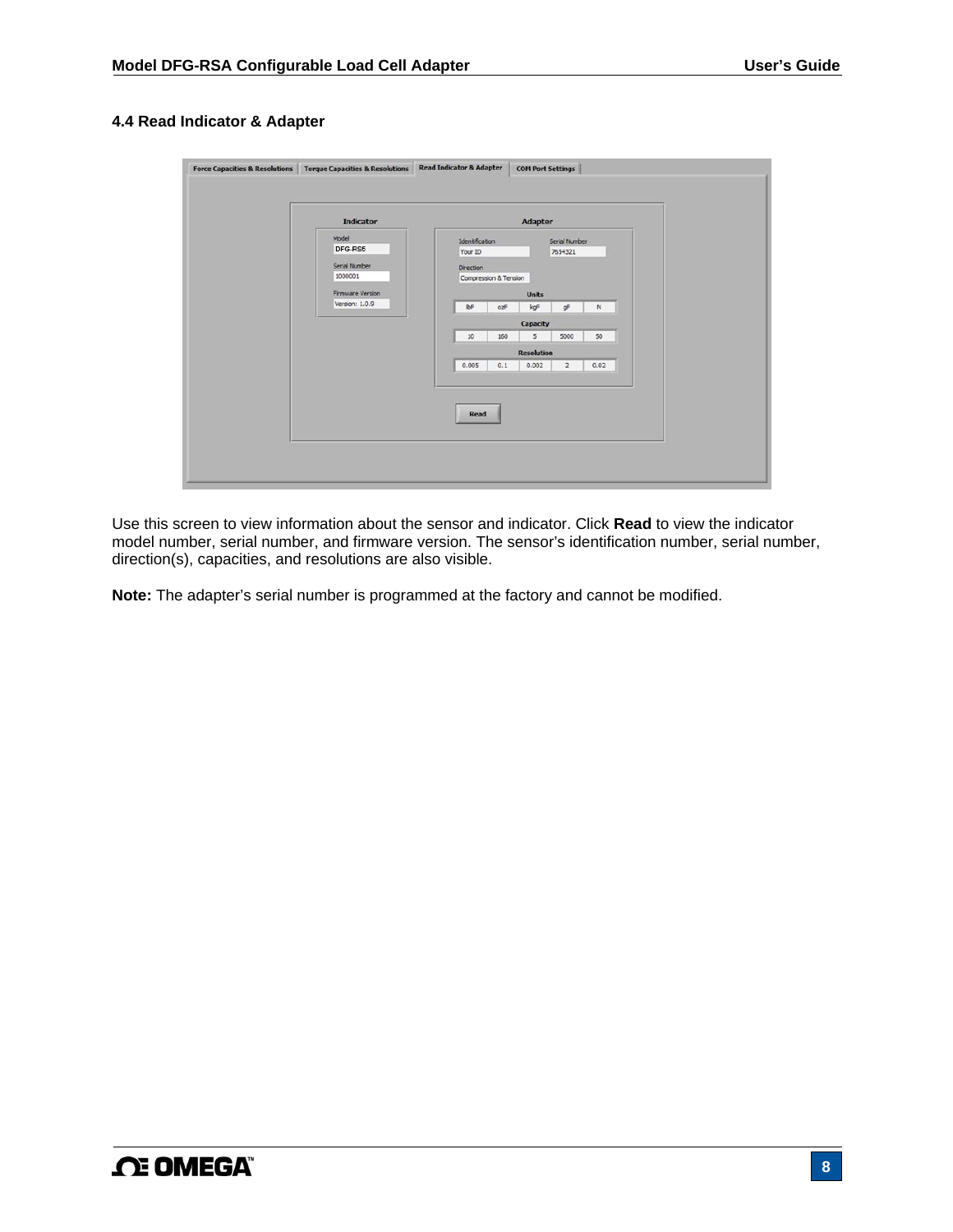# **5 CAPACITIES & RESOLUTIONS**

#### **5.1 Force Capacities & Resolutions – with Model DFG-RS5**

| <b>Capacity</b> |                 |                 |                                    |                          |                          |                          |                  | <b>Resolution</b>        |                         |                             |                         |                |                          |                  |                                |                          |                           |
|-----------------|-----------------|-----------------|------------------------------------|--------------------------|--------------------------|--------------------------|------------------|--------------------------|-------------------------|-----------------------------|-------------------------|----------------|--------------------------|------------------|--------------------------------|--------------------------|---------------------------|
| 헐               | 0zF             | kgF             | ௲                                  | z                        | $\vec{z}$                | $\sum_{i=1}^{n}$         | F-US*            | <u>÷Si</u>               | ঌ                       | ozF                         | kgF                     | ௲              | z                        | $\vec{z}$        | $\sum_{i=1}^{n}$               | T-US*                    | $\frac{1}{2}$             |
| 0.12            | 2               | ÷,              | 50                                 | 0.5                      | $\Box$                   | 500                      |                  | ×.                       | 0.00005                 | 0.001                       | L.                      | 0.02           | 0.0002                   | ÷.               | 0.2                            | ÷,                       | $\overline{\phantom{a}}$  |
| 0.25            | $\overline{4}$  | ÷.              | 100                                | $\mathbf{1}$             | $\overline{\phantom{a}}$ | 1000                     | ä,               | $\overline{\phantom{a}}$ | 0.0001                  | 0.002                       | ä,                      | 0.05           | 0.0005                   | ÷.               | $\overline{0.5}$               | $\overline{\phantom{a}}$ | $\blacksquare$            |
| 0.5             | 8               | ×.              | 250                                | $\overline{2.5}$         | ÷.                       | 2500                     | ×.               | ×.                       | 0.0002                  | 0.005                       | L.                      | 0.1            | 0.001                    | ×.               | $\mathbf{1}$                   | ÷                        | ÷.                        |
| $\mathbf{1}$    | $\overline{16}$ |                 | 500                                | 5                        | L.                       | 5000                     | J.               | ÷,                       | 0.0005                  | 0.01                        |                         | 0.2            | 0.002                    | ÷,               | $\overline{2}$                 |                          | ä,                        |
| $\overline{2}$  | 32              | $\mathbf{1}$    | 1000                               | 10                       | $\mathbf{r}$             | ä,                       | $\sim$           | ÷.                       | 0.001                   | 0.02                        | 0.0005                  | 0.5            | 0.005                    | $\blacksquare$   | $\overline{\phantom{a}}$       | ä,                       | ×.                        |
| $\overline{5}$  | 80              | 2.5             | 2500                               | 25                       | $\mathcal{L}$            | $\sim$                   | $\sim$           | $\sim$                   | 0.002                   | 0.05                        | 0.001                   | 1              | 0.01                     | $\sim$           | ÷,                             | ä,                       | $\sim$                    |
| $\overline{10}$ | 160             | 5               | 5000                               | 50                       | $\mathbf{r}$             | ÷.                       | $\sim$           | ÷,                       | 0.005                   | 0.1                         | 0.002                   | $\overline{2}$ | 0.02                     | $\mathbf{r}$     | ÷.                             | $\sim$                   | $\sim$                    |
| $\overline{20}$ | 320             | 10              | 10000                              | 100                      | $\blacksquare$           | ÷,                       |                  | $\overline{\phantom{a}}$ | 0.01                    | $\overline{0.2}$            | 0.005                   | 5              | 0.05                     | ÷,               | ÷,                             | ÷                        | $\blacksquare$            |
| $\overline{25}$ | 400             | $\overline{10}$ | 10000                              | 100                      | ×.                       | ÷.                       | $\overline{a}$   | ÷.                       | 0.01                    | 0.2                         | 0.005                   | 5              | 0.05                     | $\mathbf{r}$     | $\overline{a}$                 | ٠                        | $\sim$                    |
| 50              | 800             | $\overline{25}$ | 25000                              | 250                      | $\mathcal{L}$            | ÷.                       | $\mathbf{r}$     | ÷,                       | 0.02                    | 0.5                         | 0.01                    | 10             | 0.1                      | $\mathcal{L}$    | $\overline{\phantom{a}}$       | ÷.                       | $\mathbb{Z}^{\mathbb{Z}}$ |
| 75              | 1200            | 40              | 40000                              | 400                      | ×.                       | ÷.                       | ÷.               | ÷.                       | 0.05                    | 0.5                         | 0.02                    | 20             | 0.2                      | ÷                | ÷.                             | ÷                        | ÷.                        |
| 100             | 1600            | 50              | 50000                              | 500                      | $\Box$                   | ä,                       | ÷,               | ÷,                       | 0.05                    | $\mathbf{1}$                | 0.02                    | 20             | 0.2                      | ä,               | J.                             | l,                       | $\blacksquare$            |
| 150             | 2400            | $\overline{75}$ | 75000                              | 750                      | ÷,                       | ÷                        | $\sim$           | ٠                        | 0.1                     | $\overline{2}$              | 0.05                    | 50             | 0.5                      | ÷.               | ÷.                             | ٠                        | $\sim$                    |
| 200             | 3200            | 100             | 100000                             | 1000                     | $\overline{\phantom{a}}$ | ä,                       | ÷                | ÷,                       | 0.1                     | 2                           | 0.05                    | 50             | $\overline{0.5}$         | L.               | ÷.                             | ä,                       | ä,                        |
| 250             | 4000            | 100             | $\overline{\phantom{a}}$           | 1000                     | $\mathbf{1}$             | ÷.                       | ×.               | ×.                       | 0.1                     | $\overline{2}$              | 0.05                    |                | 0.5                      | 0.0005           | ÷.                             | ä,                       | ×.                        |
| 300<br>500      | 4800<br>8000    | 150<br>250      | $\blacksquare$                     | 1500<br>2500             | 1.5<br>$\overline{2.5}$  | ÷,                       | ä,               |                          | 0.2<br>$\overline{0.2}$ | 5<br>$\overline{5}$         | 0.1<br>$\overline{0.1}$ |                | $\mathbf 1$<br>1         | 0.001<br>0.001   | ä,                             | ÷,                       | $\blacksquare$            |
| 750             | 12000           | 400             | $\sim$                             | 4000                     | $\overline{4}$           | ÷<br>L.                  | ÷.               | ÷.                       | $\overline{0.5}$        | 10                          | 0.2                     | ÷,             | $\overline{2}$           | 0.002            | ÷.<br>$\mathcal{L}$            | $\overline{a}$           | $\overline{\phantom{a}}$  |
| 1000            | 16000           | 500             | $\mathbf{r}$                       | 5000                     | $\overline{5}$           |                          | $\mathbf{r}$     | ÷.                       | 0.5                     | $\overline{10}$             | $\overline{0.2}$        | $\mathcal{L}$  | $\overline{2}$           | 0.002            |                                | $\Box$                   | $\Box$                    |
| 1500            | 24000           | 750             | $\overline{\phantom{a}}$<br>$\Box$ | 7500                     | 7.5                      | $\blacksquare$<br>÷      | $\blacksquare$   | ÷.                       | $\mathbf{1}$            | 20                          | 0.5                     | $\blacksquare$ | 5                        | 0.005            | $\overline{\phantom{a}}$<br>L. | $\blacksquare$           | ÷,                        |
| 2000            | ÷.              | 1000            | $\overline{\phantom{a}}$           | $\blacksquare$           | 10                       | $\overline{\phantom{a}}$ | 1                | 1                        | $\mathbf{1}$            | $\mathcal{L}_{\mathcal{A}}$ | 0.5                     | ä,             | $\blacksquare$           | 0.005            | $\overline{\phantom{a}}$       | 0.0005                   | 0.0005                    |
| 2500            | $\Box$          | 1000            | $\overline{a}$                     | ÷,                       | 10                       | ÷.                       | 1                | 1                        | $\mathbf{1}$            | ÷.                          | 0.5                     | ÷.             | L.                       | 0.005            | $\overline{\phantom{a}}$       | 0.0005                   | 0.0005                    |
| 3000            | ä,              | 1500            | ÷.                                 | ÷.                       | 15                       | ÷,                       | $\overline{1.5}$ | $\overline{1.5}$         | $\overline{2}$          | ÷                           | $\mathbf{1}$            | ä,             | ÷,                       | 0.01             | $\sim$                         | 0.001                    | 0.001                     |
| 5000            | ä,              | 2500            | $\overline{a}$                     |                          | $\overline{25}$          | ÷.                       | 2.5              | 2.5                      | $\sqrt{2}$              | ä,                          | $\mathbf{1}$            |                | ä,                       | 0.01             | $\mathbf{r}$                   | 0.001                    | 0.001                     |
| 7500            | $\blacksquare$  | 4000            | ÷.                                 | $\sim$                   | 40                       | ÷                        | $\overline{4}$   | 4                        | $\overline{5}$          | ÷                           | $\overline{2}$          | ä,             | ÷,                       | 0.02             | $\overline{\phantom{a}}$       | 0.002                    | 0.002                     |
| 10000           | ä,              | 5000            | $\Box$                             | J.                       | 50                       | ÷.                       | 5                | $\overline{5}$           | $\overline{5}$          | ÷                           | $\overline{2}$          | J.             | ÷,                       | 0.02             | $\omega$                       | 0.002                    | 0.002                     |
| 15000           | $\blacksquare$  | 7500            | $\overline{\phantom{a}}$           | ÷,                       | $\overline{75}$          | $\Box$                   | 7.5              | 7.5                      | $\overline{10}$         | $\sim$                      | 5                       | ÷,             | ÷,                       | 0.05             | $\overline{\phantom{a}}$       | 0.005                    | 0.005                     |
| 20000           | ä,              | 10000           | J.                                 |                          | 100                      |                          | 10               | 10                       | 10                      | ä,                          | 5                       |                |                          | 0.05             | L.                             | 0.005                    | 0.005                     |
| 25000           | $\blacksquare$  | 10000           | $\blacksquare$                     | $\sim$                   | 100                      | $\blacksquare$           | $\overline{10}$  | $\overline{10}$          | $\overline{10}$         | $\sim$                      | $\overline{5}$          | $\blacksquare$ | $\overline{\phantom{a}}$ | 0.05             | $\blacksquare$                 | 0.005                    | 0.005                     |
| 30000           | $\Box$          | 15000           | J.                                 | ÷,                       | 150                      | ÷.                       | $\overline{15}$  | $\overline{15}$          | $\overline{20}$         | $\sim$                      | $\overline{10}$         | L,             | ÷,                       | $\overline{0.1}$ | $\mathbf{r}$                   | 0.01                     | 0.01                      |
| 50000           | ä,              | 25000           | $\blacksquare$                     | $\overline{\phantom{a}}$ | 250                      | ÷,                       | 25               | 25                       | 20                      | $\overline{\phantom{a}}$    | $\overline{10}$         | ÷,             | ÷,                       | $\overline{0.1}$ | ÷,                             | 0.01                     | 0.01                      |
| 75000           | ÷,              | 40000           | $\sim$                             | $\sim$                   | 400                      | $\Box$                   | 40               | 40                       | 50                      | ÷.                          | $\overline{20}$         | L,             | ÷,                       | $\overline{0.2}$ | $\mathbf{r}$                   | 0.02                     | 0.02                      |
| 100000          | ÷.              | 50000           | $\sim$                             | $\sim$                   | 500                      | ÷.                       | 50               | 50                       | 50                      | $\sim$                      | 20                      | ÷,             | ×.                       | 0.2              | $\mathcal{L}$                  | 0.02                     | 0.02                      |
| 150000          | $\omega$        | 75000           | $\mathcal{L}$                      | J.                       | 750                      | ÷,                       | 75               | 75                       | 100                     | $\mathcal{L}$               | 50                      | J.             | ÷,                       | 0.5              |                                | 0.05                     | 0.05                      |
| 200000          | $\blacksquare$  | 100000          | $\blacksquare$                     | ÷.                       | 1000                     | $\blacksquare$           | 100              | 100                      | 100                     | $\overline{\phantom{a}}$    | 50                      | ä,             | ä,                       | 0.5              | $\sim$                         | 0.05                     | 0.05                      |
| 250000          | ä,              | 100000          | ä,                                 |                          | 1000                     | ÷.                       | 100              | 100                      | 100                     | $\sim$                      | $\overline{50}$         |                |                          | $\overline{0.5}$ | L.                             | 0.05                     | 0.05                      |
| 300000          | $\Box$          | 150000          | $\sim$                             | $\sim$                   | 1500                     | ä,                       | 150              | 150                      | 200                     | $\sim$                      | 100                     | $\sim$         | $\sim$                   | $\mathbf{1}$     | $\Box$                         | $\overline{0.1}$         | $\overline{0.1}$          |
| 500000          | $\omega$        | 250000          | $\mathcal{L}$                      | ÷,                       | 2500                     | ÷.                       | 250              | 250                      | 200                     | $\sim$                      | 100                     | ÷,             | ÷,                       | 1                | J.                             | 0.1                      | 0.1                       |
| 750000          | L.              | 400000          | J.                                 | ÷,                       | 4000                     | ÷.                       | 400              | 400                      | 500                     |                             | 200                     |                |                          | $\overline{2}$   |                                | 0.2                      | 0.2                       |

 $*$  T-US = US ton

 $t-SI = metric$  ton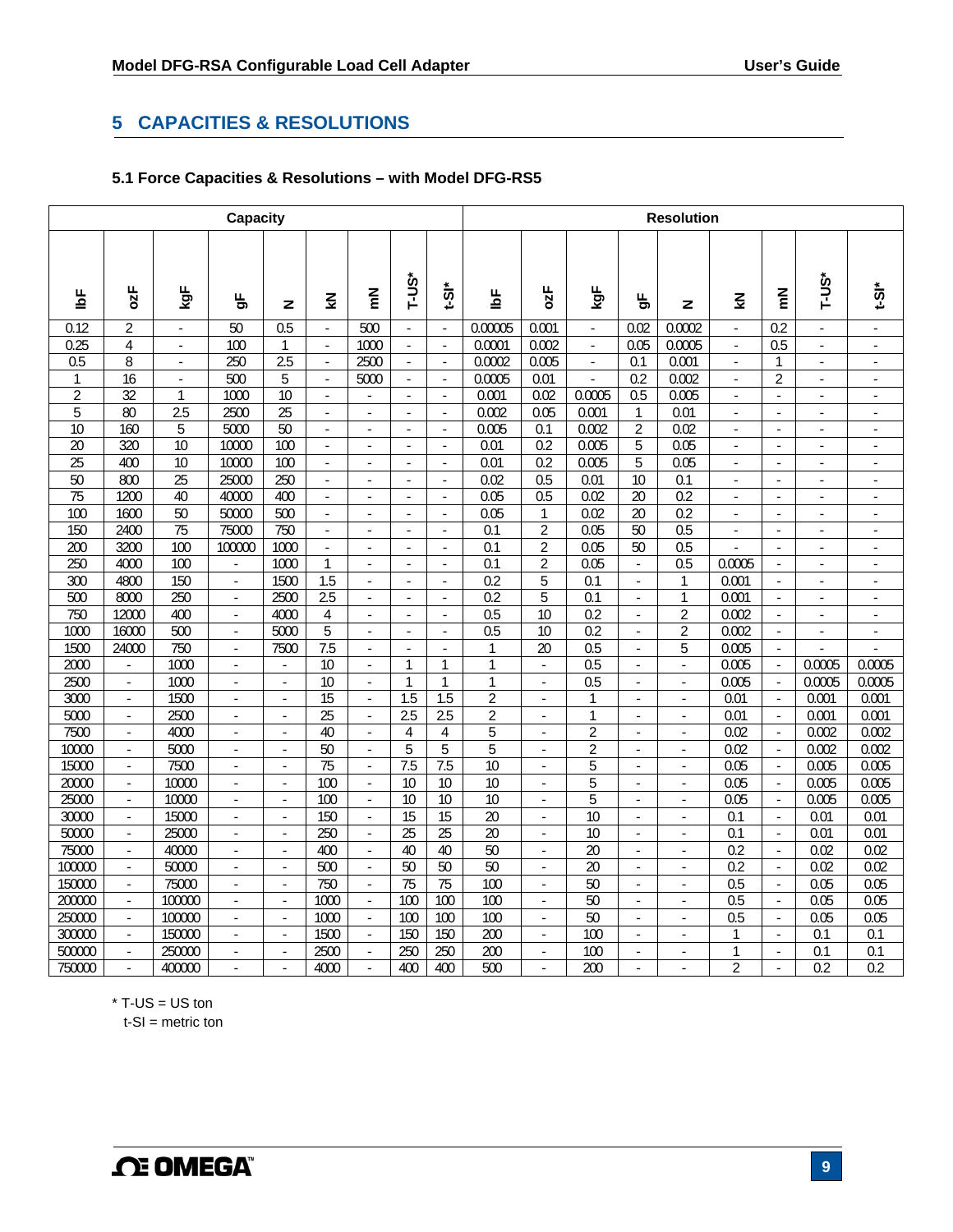|                 |                  | <b>Capacity</b>          |                 |                          |                |                  | <b>Resolution</b>        |                  |                          |
|-----------------|------------------|--------------------------|-----------------|--------------------------|----------------|------------------|--------------------------|------------------|--------------------------|
| <b>IbF</b>      | kgF              | gF                       | N               | kN                       | IbF            | kgF              | gF                       | N                | kN                       |
| 0.12            | L.               | 50                       | 0.5             | ä,                       | 0.0001         | ä,               | 0.05                     | 0.0005           | $\mathbb{Z}$             |
| 0.25            | $\blacksquare$   | 100                      | 1               | $\blacksquare$           | 0.0002         | $\blacksquare$   | 0.1                      | 0.001            | $\blacksquare$           |
| 0.5             | $\blacksquare$   | 250                      | 2.5             | $\overline{\phantom{a}}$ | 0.0005         | ÷,               | 0.2                      | 0.002            | $\overline{\phantom{a}}$ |
| 1               | ÷,               | 500                      | 5               | $\overline{\phantom{a}}$ | 0.001          |                  | 0.5                      | 0.005            | ÷                        |
| $\overline{2}$  | 1                |                          | $\overline{10}$ |                          | 0.002          | 0.001            |                          | 0.01             |                          |
| $\overline{5}$  | $\overline{2.5}$ | L.                       | 25              | L.                       | 0.005          | 0.002            | L.                       | 0.02             | ÷.                       |
| 10              | 5                | ä,                       | 50              | $\blacksquare$           | 0.01           | 0.005            | $\blacksquare$           | 0.05             | $\blacksquare$           |
| $\overline{20}$ | $\overline{10}$  | L.                       | 100             | ä,                       | 0.02           | 0.01             | ä,                       | 0.1              | ÷,                       |
| 25              | $\overline{10}$  | $\overline{\phantom{a}}$ | 100             | ÷,                       | 0.02           | 0.01             | L.                       | 0.1              | ä,                       |
| 50              | 25               |                          | 250             |                          | 0.05           | 0.02             |                          | 0.2              |                          |
| 75              | 40               | $\mathbf{r}$             | 400             | L.                       | 0.1            | 0.05             | L.                       | $\overline{0.5}$ | ÷.                       |
| 100             | 50               | $\overline{\phantom{a}}$ | 500             | $\blacksquare$           | 0.1            | 0.05             | $\overline{\phantom{a}}$ | 0.5              | $\blacksquare$           |
| 150             | $\overline{75}$  | $\overline{\phantom{a}}$ | 750             | $\overline{\phantom{m}}$ | 0.2            | 0.1              | $\overline{\phantom{a}}$ | 1                | $\overline{\phantom{a}}$ |
| 200             | 100              | $\blacksquare$           | 1000            | $\overline{\phantom{a}}$ | 0.2            | 0.2              | ä,                       | $\overline{2}$   | ÷                        |
| 250             | 100              |                          | 1000            |                          | 0.2            | $\overline{0.2}$ |                          | $\overline{2}$   |                          |
| 300             | 150              | $\blacksquare$           | 1500            | ÷,                       | 0.5            | $\overline{0.2}$ | $\Box$                   | $\overline{2}$   | ÷.                       |
| 500             | 250              | $\blacksquare$           | 2500            | $\blacksquare$           | 0.5            | 0.2              | $\blacksquare$           | $\overline{2}$   | $\blacksquare$           |
| 750             | 400              | ÷,                       | 4000            | $\overline{\phantom{a}}$ | $\mathbf{1}$   | 0.5              | ÷,                       | $\overline{5}$   | $\blacksquare$           |
| 1000            | $\overline{500}$ | $\blacksquare$           | 5000            | $\blacksquare$           | 1              | $\overline{0.5}$ | $\blacksquare$           | 5                | $\overline{\phantom{a}}$ |
| 1500            | 750              |                          | 7500            | ä,                       | $\overline{2}$ | 1                |                          | $\overline{10}$  |                          |
| 2000            | 1000             | $\overline{\phantom{a}}$ | 10000           | L.                       | $\overline{2}$ | 1                | ä,                       | $\overline{10}$  | $\overline{\phantom{a}}$ |
| 2500            | 1000             | $\blacksquare$           | 10000           | $\blacksquare$           | $\overline{2}$ | 1                | ä,                       | 10               | ä,                       |
| 3000            | 1500             | $\overline{\phantom{a}}$ | 15000           | $\overline{\phantom{a}}$ | 5              | $\overline{c}$   | ÷,                       | 20               | $\blacksquare$           |
| 5000            | 2500             | ×,                       | 25000           | ÷.                       | $\overline{5}$ | $\overline{2}$   | L.                       | $\overline{20}$  | ×,                       |
| 7500            | 4000             |                          | 40000           |                          | 10             | 5                |                          | $\overline{50}$  |                          |
| 10000           | 5000             | ÷,                       | 50000           | $\overline{a}$           | 10             | $\overline{5}$   | ä,                       | 50               | $\mathbb{Z}$             |
| 15000           | 7500             | $\blacksquare$           | 75000           | $\overline{\phantom{a}}$ | 20             | 10               | $\blacksquare$           | 100              | $\blacksquare$           |
| 20000           | 10000            | $\blacksquare$           | 100000          | $\blacksquare$           | 20             | 10               | $\overline{\phantom{a}}$ | 100              | $\overline{\phantom{a}}$ |
| 25000           | 10000            | $\blacksquare$           | 100000          | $\blacksquare$           | 20             | 10               | $\blacksquare$           | 100              | $\overline{\phantom{a}}$ |
| 30000           | 15000            |                          | 150000          |                          | 50             | 20               |                          | 200              |                          |
| 50000           | 25000            | ä,                       | 250000          | ÷,                       | 50             | $\overline{20}$  | $\Box$                   | 200              | ÷,                       |
| 75000           | 40000            | $\blacksquare$           | 400000          | $\blacksquare$           | 100            | 50               | $\blacksquare$           | 500              | $\blacksquare$           |
| 100000          | 50000            | J.                       | 500000          | $\overline{\phantom{a}}$ | 100            | $\overline{50}$  | ÷,                       | 500              | $\Box$                   |
| 150000          | 75000            | ä,                       | 750000          |                          | 200            | 100              | ä,                       | 1000             | ÷,                       |
| 200000          | 100000           |                          |                 | 1000                     | 200            | 100              |                          |                  | 1                        |
| 250000          | 100000           | L.                       | ä,              | 1000                     | 200            | 100              | L.                       | $\overline{a}$   | 1                        |
| 300000          | 150000           | $\blacksquare$           | ä,              | 1500                     | 500            | 200              | ä,                       | ÷,               | $\overline{2}$           |
| 500000          | 250000           | $\overline{a}$           | ä,              | 2500                     | 500            | 200              | ä,                       | $\overline{a}$   | $\overline{2}$           |
| 750000          | 400000           | $\overline{\phantom{a}}$ | L.              | 4000                     | 1000           | 500              | L.                       | ÷,               | $\overline{5}$           |

### **5.2 Force Capacities & Resolutions – with Model DFG-RS3**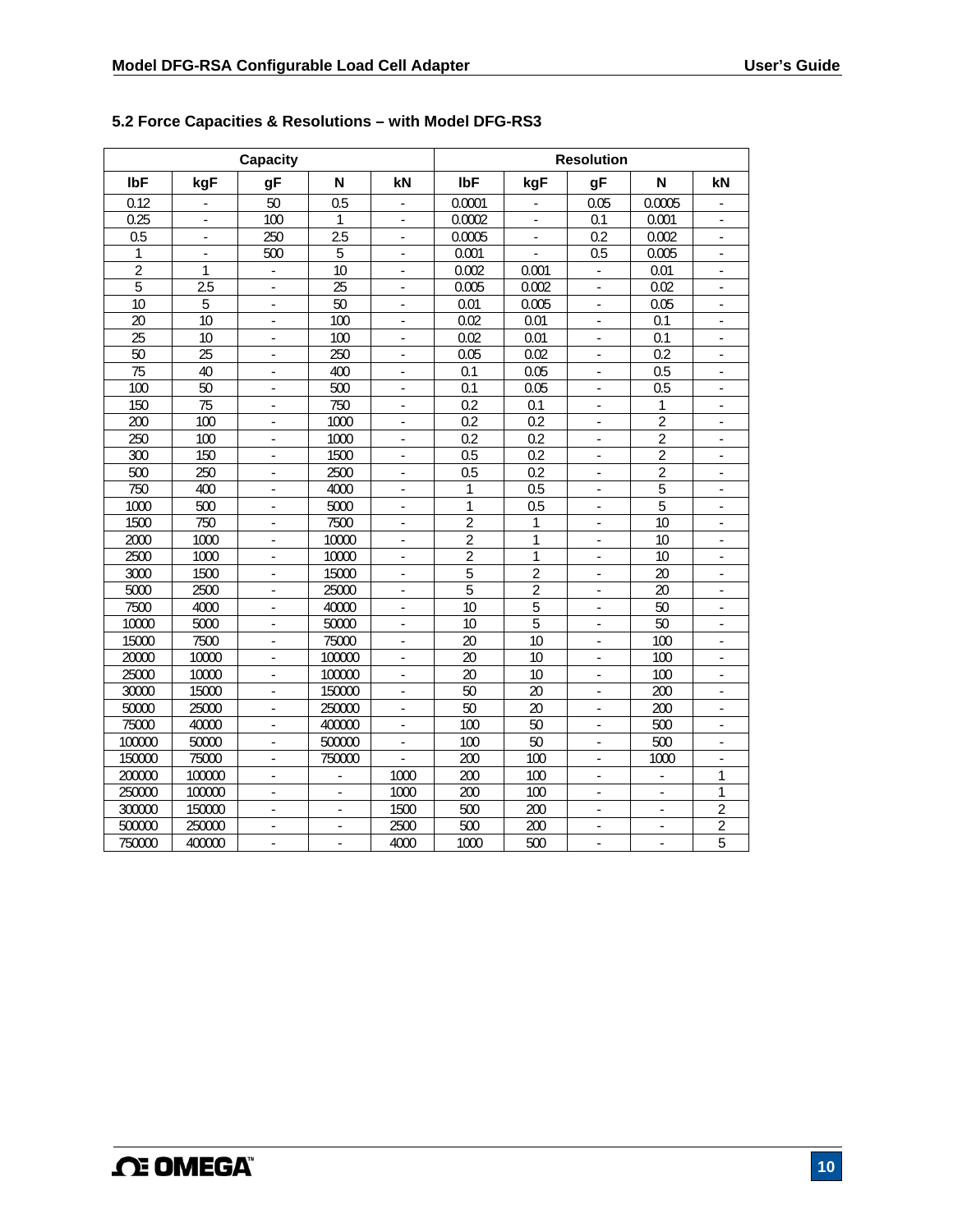# **5.3 Torque Capacities & Resolutions – with Model DFG-RS5**

| Capacity                 |                          |                          |                 |                   |                          |                          |                          | <b>Resolution</b>        |              |                          |                 |                   |                  |                 |                          |
|--------------------------|--------------------------|--------------------------|-----------------|-------------------|--------------------------|--------------------------|--------------------------|--------------------------|--------------|--------------------------|-----------------|-------------------|------------------|-----------------|--------------------------|
| <b>IbFin</b>             | ozFin                    | <b>IbFft</b>             | <b>N</b> cm     | $\tilde{\bar{z}}$ | Nmm                      | kgFmm                    | kgFm                     | <b>IbFin</b>             | ozFin        | IbFft                    | m<br>Su         | $\tilde{\bar{z}}$ | Nmm              | kgFmm           | gFcm                     |
|                          | 10                       |                          | $\overline{7}$  |                   | 70                       | $\overline{7}$           | 700                      |                          | 0.005        |                          | 0.005           |                   | 0.05             | 0.005           | 0.5                      |
|                          | 20                       |                          | 14              |                   | 140                      | 14                       | 1400                     |                          | 0.01         |                          | 0.01            |                   | 0.1              | 0.01            | 1                        |
| ٠                        | 50                       | ÷                        | 35              | ÷                 | 350                      | 35                       | 3500                     | $\blacksquare$           | 0.02         | ÷,                       | 0.02            | $\blacksquare$    | 0.2              | 0.02            | $\overline{2}$           |
| $\overline{\phantom{a}}$ | 100                      | $\overline{\phantom{a}}$ | $\overline{70}$ | $\blacksquare$    | 700                      | 70                       | 7000                     | $\overline{\phantom{a}}$ | 0.05         | $\overline{\phantom{a}}$ | 0.05            | $\blacksquare$    | $\overline{0.5}$ | 0.05            | 5                        |
| $\overline{\phantom{a}}$ | 1000                     | $\overline{\phantom{a}}$ | 700             | ÷,                | 7000                     | 700                      | 70000                    |                          | 0.5          |                          | 0.5             | ÷,                | 5                | 0.5             | 50                       |
| 12                       | 192                      | 1                        | 135             | 1.35              | ä,                       | $\overline{\phantom{a}}$ | ÷,                       | 0.005                    | 0.1          | 0.0005                   | 0.1             | 0.001             | ÷,               | ä,              | ä,                       |
| 20                       | 320                      | 1.5                      | 220             | 2.2               | $\Box$                   | $\overline{\phantom{a}}$ | ÷,                       | 0.01                     | 0.2          | 0.001                    | 0.1             | 0.001             | ÷,               | ä,              | $\mathcal{L}$            |
| 25                       | 400                      | $\overline{2}$           | 290             | 2.9               | $\mathbf{r}$             | ÷,                       | $\sim$                   | 0.02                     | 0.2          | 0.002                    | 0.2             | 0.002             | ÷,               | ä,              | ä,                       |
| 50                       | 800                      | $\overline{4}$           | 570             | $\overline{5.7}$  | $\mathbf{r}$             | ÷,                       | $\sim$                   | 0.02                     | 0.5          | 0.002                    | 0.5             | 0.005             | ä,               | ä,              | ä,                       |
| 100                      | 1600                     | 8                        | 1150            | 11.5              | ä,                       |                          | ÷.                       | 0.05                     | $\mathbf{1}$ | 0.005                    | 0.5             | 0.005             | ä,               |                 |                          |
| 150                      |                          | 12.5                     | 1700            | 17                | ä,                       | 1700                     | ä,                       | 0.1                      | ÷,           | 0.01                     | $\mathbf{1}$    | 0.01              | ä,               | $\mathbf{1}$    |                          |
| 200                      | ä,                       | 16                       | 2200            | $\overline{22}$   | $\mathcal{L}$            | 2200                     | ä,                       | $\overline{0.1}$         | ÷,           | 0.01                     | $\mathbf{1}$    | 0.01              | L.               | $\mathbf{1}$    | $\mathbf{r}$             |
| 250                      | ÷.                       | 20                       | 2800            | $\overline{28}$   | ÷.                       | 2800                     | $\overline{\phantom{a}}$ | $\overline{0.2}$         | ä,           | 0.02                     | $\overline{2}$  | 0.02              | ä,               | $\overline{2}$  |                          |
| 400                      | ÷,                       | $\overline{32}$          | 4500            | 45                | ÷,                       | 4500                     | ÷,                       | $\overline{0.2}$         | ä,           | 0.02                     | $\overline{2}$  | 0.02              | ä,               | $\overline{2}$  |                          |
| 500                      | ÷                        | 40                       | 5800            | 57                | ÷.                       | 5800                     | ÷                        | 0.2                      | ÷.           | 0.02                     | $\overline{2}$  | 0.02              | ÷.               | $\overline{2}$  | ä,                       |
| 600                      | L.                       | 50                       | 6900            | 69                | L.                       | 6900                     |                          | $\overline{0.5}$         | J.           | 0.05                     | 5               | 0.05              | ×,               | 5               | ä,                       |
| 1000                     |                          | 80                       | 11500           | 115               | ä,                       | 11500                    | ä,                       | 0.5                      |              | 0.05                     | 5               | 0.05              |                  | 5               | $\blacksquare$           |
| 1500                     |                          | 125                      | 17000           | 170               | ÷                        | 17000                    | ×.                       | 1                        |              | 0.1                      | $\overline{10}$ | 0.1               |                  | $\overline{10}$ | $\blacksquare$           |
| 2000                     |                          | 150                      | 22000           | 220               |                          | 22000                    |                          | 1                        |              | 0.1                      | $\overline{10}$ | 0.1               |                  | $\overline{10}$ |                          |
| 2500                     |                          | 200                      | 29000           | 290               | $\blacksquare$           | 29000                    |                          | $\mathbf{1}$             |              | 0.1                      | 20              | 0.2               |                  | 20              | $\overline{\phantom{a}}$ |
| 5000                     |                          | 400                      | 57000           | 570               | $\overline{\phantom{a}}$ | 58000                    | $\blacksquare$           | $\overline{2}$           |              | 0.2                      | 20              | 0.2               | ÷,               | 50              | $\overline{\phantom{a}}$ |
| 6000                     | $\overline{\phantom{a}}$ | 500                      | 69000           | 690               | $\overline{\phantom{a}}$ | 69000                    | $\blacksquare$           | 5                        | ä,           | 0.5                      | $\overline{50}$ | 0.5               | ÷,               | 50              | ä,                       |
| 10000                    | ÷                        | 800                      | 115000          | 1150              | $\mathbf{r}$             |                          | ä,                       | 5                        | ä,           | 0.5                      | $\overline{50}$ | 0.5               | ä,               | ä,              | ÷.                       |
| 15000                    | ÷.                       | 1250                     | 170000          | 1700              | $\blacksquare$           | $\overline{\phantom{a}}$ | $\overline{\phantom{a}}$ | $\overline{10}$          | ä,           | $\mathbf{1}$             | 100             | 1                 | ä,               | $\mathbf{r}$    | $\mathbf{r}$             |
| 20000                    | ÷.                       | 2000                     | 220000          | 2200              | $\blacksquare$           | ä,                       | ä,                       | 10                       | ä,           | $\mathbf{1}$             | 100             | 1                 | ä,               | ä,              | ä,                       |
| 50000                    | ÷.                       | 4000                     | 570000          | 5700              | $\mathbf{r}$             | J.                       | ä,                       | $\overline{20}$          | L,           | $\overline{2}$           | 200             | $\overline{2}$    | ä,               | ä,              | ä,                       |
| 100000                   | ÷.                       | 8000                     | ÷.              | 11500             | ÷.                       | ÷,                       | $\sim$                   | 50                       | ä,           | 5                        | ä,              | 5                 | ä,               | ÷.              | ä,                       |
| 150000                   |                          | 12500                    | ÷.              | 17000             | ä,                       |                          |                          | 100                      |              | $\overline{10}$          | L.              | $\overline{10}$   |                  |                 |                          |
| 200000                   | ä,                       | 15000                    | ä,              | 22000             | ÷,                       | ÷,                       | $\overline{a}$           | 100                      | ä,           | 10                       | $\overline{a}$  | 10                | ÷,               | L.              |                          |
| 500000                   |                          | 40000                    |                 | 57000             |                          |                          |                          | 200                      |              | $\overline{20}$          |                 | 20                |                  |                 |                          |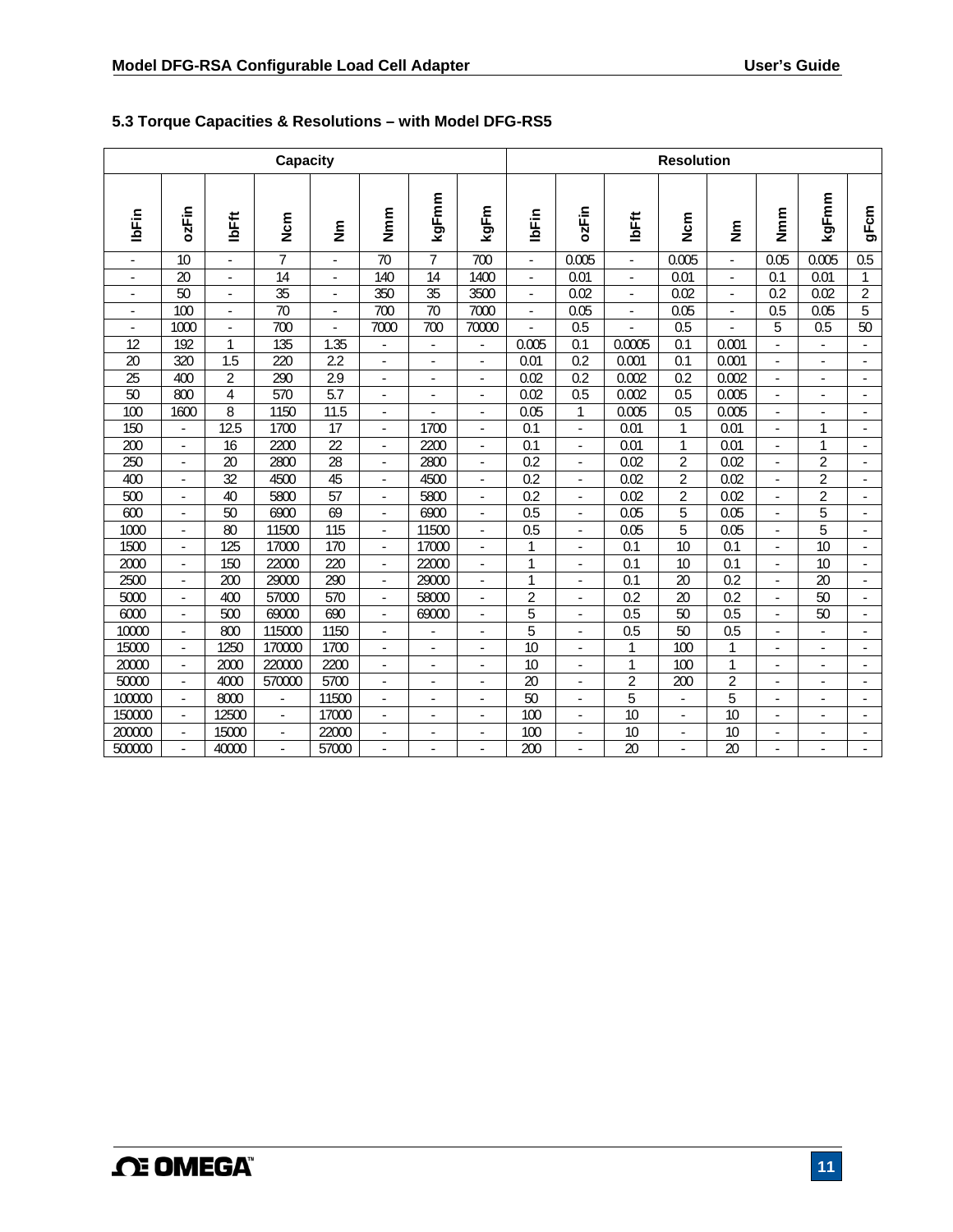|                              |                          | Capacity                 |                          |                          |                          | <b>Resolution</b>        |                          |                          |                              |                          |                          |  |  |
|------------------------------|--------------------------|--------------------------|--------------------------|--------------------------|--------------------------|--------------------------|--------------------------|--------------------------|------------------------------|--------------------------|--------------------------|--|--|
| <b>IbFin</b>                 | ozFin                    | N <sub>Cm</sub>          | $\tilde{\bar{z}}$        | kgFmm                    | kgFm                     | IbFin                    | ozFin                    | <b>S</b><br>Non          |                              | kgFmm                    | kgFm                     |  |  |
| ÷.                           | 10                       | 7                        | ÷,                       | $\overline{7}$           | ÷.                       | ä,                       | 0.01                     | 0.01                     | ä,                           | 0.01                     |                          |  |  |
| $\qquad \qquad \blacksquare$ | 20                       | 14                       | $\overline{\phantom{0}}$ | 14                       | $\overline{\phantom{a}}$ | $\overline{\phantom{0}}$ | 0.02                     | 0.02                     | $\qquad \qquad \blacksquare$ | 0.02                     | $\frac{1}{2}$            |  |  |
| ÷,                           | 50                       | 35                       | ÷                        | 35                       | $\overline{\phantom{a}}$ | ÷                        | 0.05                     | 0.05                     | ÷                            | 0.05                     | ÷,                       |  |  |
| ÷,                           | 100                      | 70                       | ä,                       | 70                       | $\blacksquare$           | $\blacksquare$           | 0.1                      | 0.1                      | $\blacksquare$               | 0.1                      | $\blacksquare$           |  |  |
|                              | 1000                     | 700                      | L.                       | 700                      | L                        |                          | 1                        | 1                        | L.                           | 1                        |                          |  |  |
| 12                           | $\overline{192}$         | 135                      | $\frac{1}{2}$            | ÷,                       | ä,                       | 0.01                     | $\overline{0.2}$         | 0.1                      | ä,                           | ÷,                       |                          |  |  |
| 20                           | 320                      | 220                      | ä,                       | ٠                        | $\sim$                   | 0.02                     | 0.5                      | 0.2                      | $\blacksquare$               | $\overline{\phantom{a}}$ | $\overline{a}$           |  |  |
| 25                           | 400                      | 290                      | ä,                       | ٠                        | ٠                        | 0.02                     | 0.5                      | 0.2                      | $\overline{\phantom{a}}$     | ÷,                       | ä,                       |  |  |
| $\overline{50}$              | 800                      | 570                      | ä,                       | ä,                       | ä,                       | 0.05                     | $\mathbf{1}$             | 0.5                      | ÷,                           | ÷,                       | ÷,                       |  |  |
| 100                          | 1600                     | 1150                     | $\blacksquare$           |                          |                          | 0.1                      | $\overline{2}$           | 1                        |                              | $\blacksquare$           | -                        |  |  |
| 150                          | ÷,                       | 1700                     | $\blacksquare$           | 1700                     | $\overline{\phantom{a}}$ | 0.2                      | ÷,                       | $\overline{2}$           | $\blacksquare$               | 2                        | $\blacksquare$           |  |  |
| 200                          | $\mathcal{L}$            | 2200                     | $\blacksquare$           | 2200                     | ä,                       | 0.2                      | $\mathcal{L}$            | $\overline{2}$           | $\blacksquare$               | 2                        | $\blacksquare$           |  |  |
| 400                          | ä,                       | 4500                     | ä,                       | 4500                     | ä,                       | 0.5                      | ÷.                       | 5                        | ÷,                           | 5                        |                          |  |  |
| 500                          | $\overline{\phantom{a}}$ | 5800                     | ÷,                       | 5800                     | $\overline{\phantom{a}}$ | 0.5                      | $\overline{\phantom{a}}$ | 5                        | $\overline{\phantom{a}}$     | 5                        |                          |  |  |
| 600                          | ä,                       | 6900                     | ÷,                       | 6900                     | ä,                       | 1                        | $\blacksquare$           | 10                       | ÷,                           | 10                       | ä,                       |  |  |
| 1000                         | ÷,                       | 11500                    | ä,                       | 11500                    | $\overline{\phantom{a}}$ | 1                        | $\blacksquare$           | 10                       | ÷,                           | 10                       | ÷,                       |  |  |
| 1500                         |                          | 17000                    |                          | 17000                    | ä,                       | $\overline{2}$           | ÷,                       | 20                       | ÷,                           | 20                       | ä,                       |  |  |
| 2000                         | ÷,                       | 22000                    | $\frac{1}{2}$            | 22000                    | $\frac{1}{2}$            | $\overline{2}$           | $\overline{\phantom{a}}$ | 20                       | $\blacksquare$               | 20                       | $\overline{\phantom{a}}$ |  |  |
| 2500                         | $\blacksquare$           | 29000                    | $\blacksquare$           | 29000                    | $\blacksquare$           | $\overline{2}$           | $\overline{\phantom{a}}$ | 20                       | $\overline{\phantom{a}}$     | 20                       | $\blacksquare$           |  |  |
| 5000                         | ä,                       | 57000                    | ä,                       | 58000                    | ÷,                       | $\overline{5}$           | $\overline{\phantom{a}}$ | 50                       | ÷                            | 100                      | $\blacksquare$           |  |  |
| 6000                         | $\blacksquare$           | 69000                    | ä,                       | 69000                    |                          | 5                        | $\overline{\phantom{a}}$ | 50                       | ÷                            | 100                      |                          |  |  |
| 10000                        | $\blacksquare$           | 115000                   | ä,                       | ٠                        | 115                      | 10                       | $\overline{\phantom{a}}$ | 100                      | $\frac{1}{2}$                | $\overline{\phantom{a}}$ | 0.1                      |  |  |
| 15000                        | ÷,                       | 170000                   | ä,                       | ä,                       | 170                      | 20                       | $\blacksquare$           | 200                      | ä,                           | ÷,                       | 0.2                      |  |  |
| 20000                        | ÷,                       | 220000                   | ä,                       | ä,                       | 220                      | 20                       | $\overline{\phantom{a}}$ | 200                      | ä,                           | ÷,                       | 0.2                      |  |  |
| 50000                        |                          | 570000                   |                          |                          | 580                      | $\overline{50}$          |                          | 500                      |                              |                          | 1                        |  |  |
| 100000                       | $\overline{\phantom{a}}$ |                          | 11500                    | $\overline{\phantom{0}}$ | 1150                     | 100                      | $\overline{\phantom{a}}$ |                          | 10                           | $\overline{\phantom{a}}$ | 1                        |  |  |
| 150000                       | $\overline{\phantom{a}}$ | $\overline{\phantom{a}}$ | 17000                    | ÷,                       | 1700                     | 200                      | $\overline{\phantom{a}}$ | $\overline{\phantom{a}}$ | 20                           | ÷                        | $\overline{2}$           |  |  |
| 200000                       | ä,                       | ä,                       | 22000                    | ÷,                       | 2200                     | 200                      | ä,                       | ä,                       | 20                           | ÷,                       | 2                        |  |  |
| 500000                       |                          | ÷,                       | 57000                    |                          | 5800                     | 400                      |                          |                          | 50                           |                          | 10                       |  |  |

### **5.4 Torque Capacities & Resolutions – with Model DFG-RS3**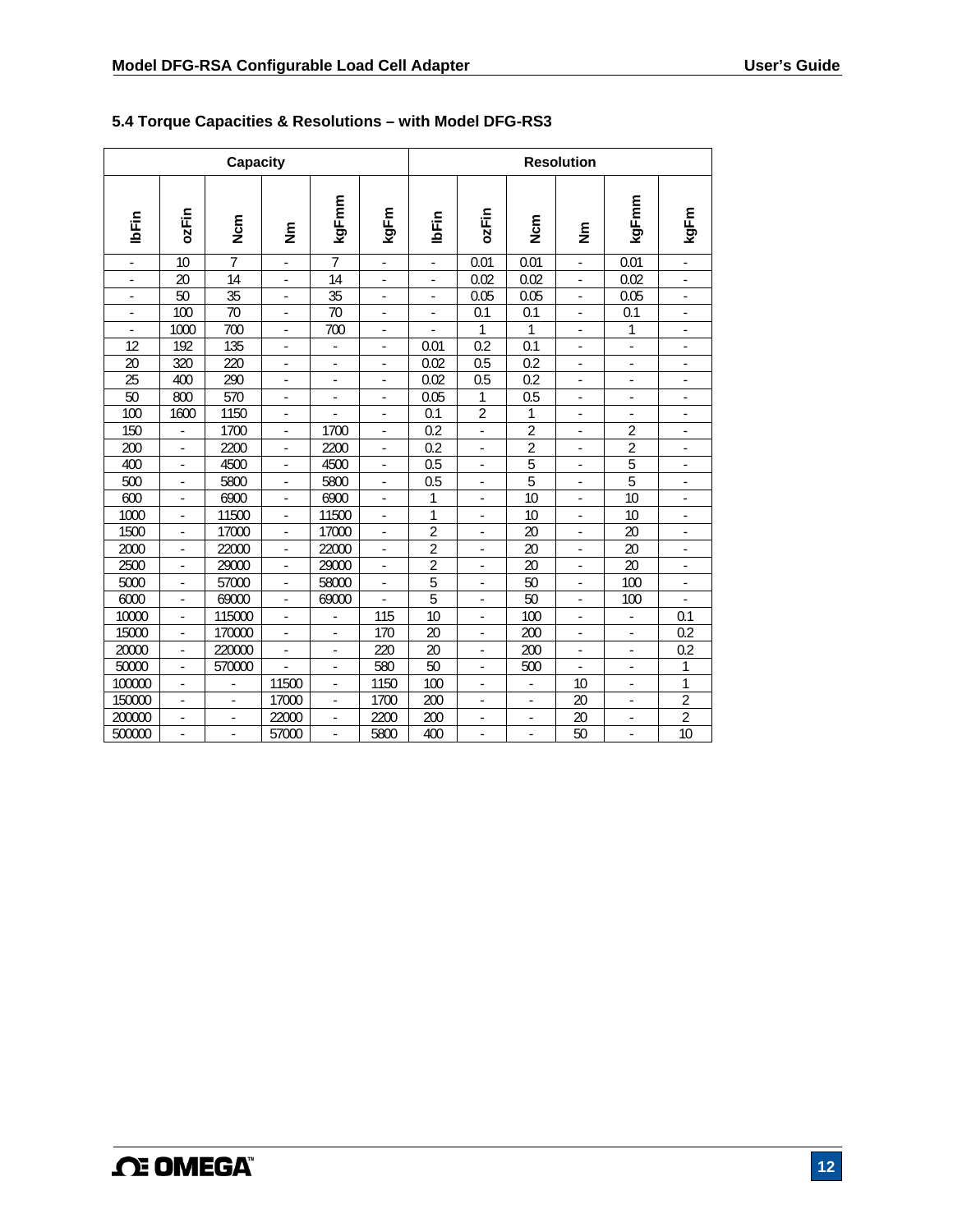**NOTES:**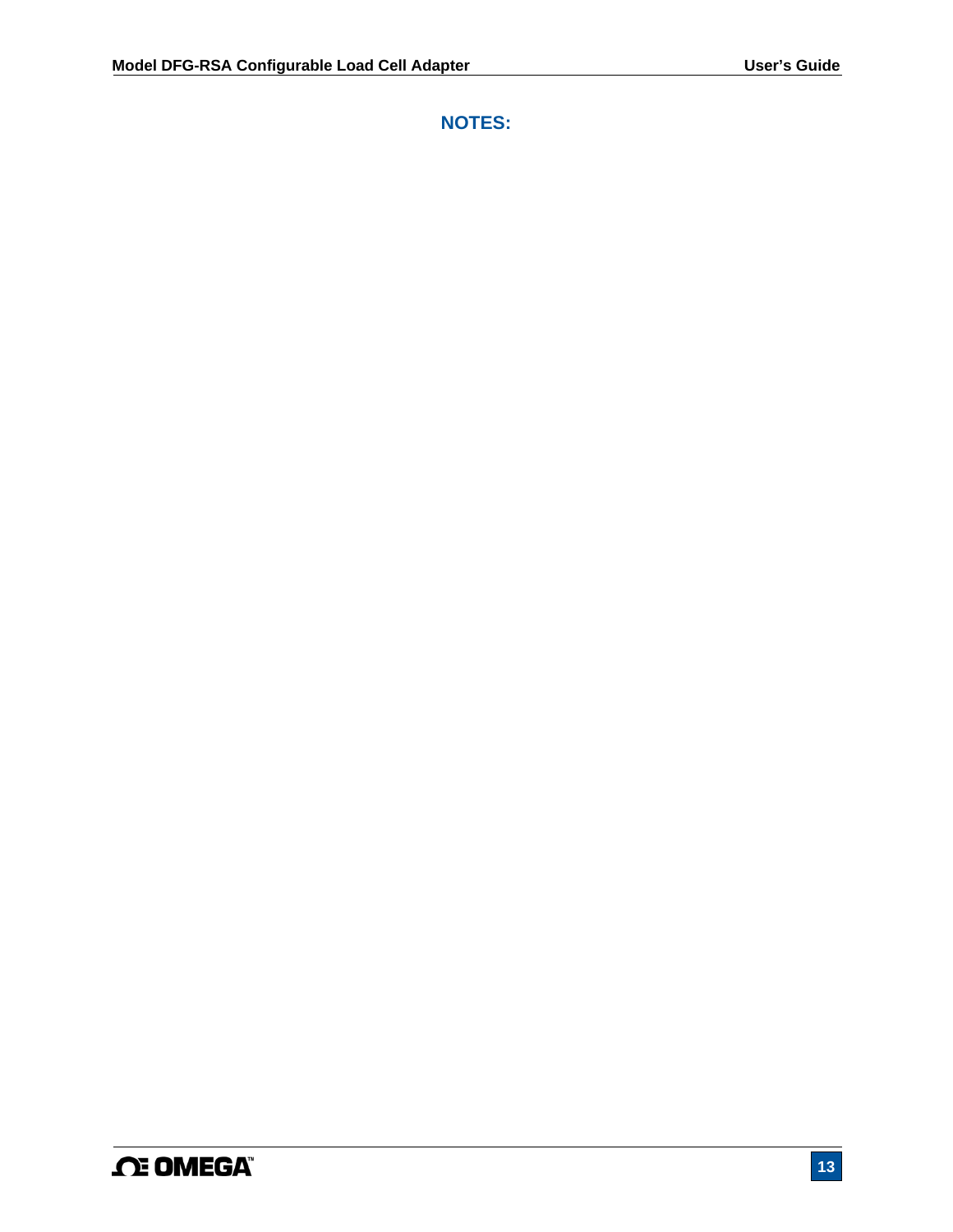# **WARRANTY/DISCLAIMER**

OMEGA ENGINEERING, INC. warrants this unit to be free of defects in materials and workmanship for a period of 13 months from date of purchase. OMEGA's WARRANTY adds an additional one (1) month grace period to the normal one (1) year product warranty to cover handling and shipping time. This ensures that OMEGA's customers receive maximum coverage on each product.

If the unit malfunctions, it must be returned to the factory for evaluation. OMEGA's Customer Service Department will issue an Authorized Return (AR) number immediately upon phone or written request. Upon examination by OMEGA, if the unit is found to be defective, it will be repaired or replaced at no charge. OMEGA's WARRANTY does not apply to defects resulting from any action of the purchaser, including but not limited to mishandling, improper interfacing, operation outside of design limits, improper repair, or unauthorized modification. This WARRANTY is VOID if the unit shows evidence of having been tampered with or shows evidence of having been damaged as a result of excessive corrosion; or current, heat, moisture or vibration; improper specification; misapplication; misuse or other operating conditions outside of OMEGA's control. Components in which wear is not warranted, include but are not limited to contact points, fuses, and triacs.

OMEGA is pleased to offer suggestions on the use of its various products. However, OMEGA neither assumes responsibility for any omissions or errors nor assumes liability for any damages that result from the use of its products in accordance with information provided by OMEGA, either verbal or written. OMEGA warrants only that the parts manufactured by it will be as<br>specified and free of defects. OMEGA MAKES NO OTHER WARRANTIES OR REPRESENTATIONS OF ANY KIND WHATSOEVER, EXPRESS OR IMPLIED, EXCEPT THAT OF TITLE, AND ALL IMPLIED WARRANTIES INCLUDING ANY WARRANTY OF MERCHANTABILITY AND FITNESS FOR A PARTICULAR PURPOSE ARE HEREBY DISCLAIMED. LIMITATION OF LIABILITY: The remedies of purchaser set forth herein are exclusive, and the total liability of OMEGA with respect to this order, whether based on contract, warranty, negligence, indemnification, strict liability or otherwise, shall not exceed the purchase price of the component upon which liability is based. In no event shall OMEGA be liable for consequential, incidental or special damages.

CONDITIONS: Equipment sold by OMEGA is not intended to be used, nor shall it be used; (1) as a "Basic Component" under 10 CFR 21 (NRC), used in or with any nuclear installation or activity; or (2) in medical applications or used on humans. Should any Product(s) be used in or with any nuclear installation or activity, medical application, used on humans, or misused in any way, OMEGA assumes no responsibility as set forth in our basic WARRANTY/DISCLAIMER language, and, additionally, purchaser will indemnify OMEGA and hold OMEGA harmless from any liability or damage whatsoever arising out of the use of the Product(s) in such a manner.

# $\blacksquare$  return requests/inquiries  $\blacksquare$

Direct all warranty and repair requests/inquiries to the OMEGA Customer Service Department. BEFORE RETURNING ANY PRODUCT(S) TO OMEGA, PURCHASER MUST OBTAIN AN AUTHORIZED RETURN (AR) NUMBER FROM OMEGA'S CUSTOMER SERVICE DEPARTMENT (IN ORDER TO AVOID PROCESSING DELAYS). The assigned AR number should then be marked on the outside of the return package and on any correspondence.

The purchaser is responsible for shipping charges, freight, insurance and proper packaging to prevent breakage in transit.

FOR **WARRANTY** RETURNS, please have the following information available BEFORE contacting OMEGA:

- 1. Purchase Order number under which the product was PURCHASED,
- 2. Model and serial number of the product under warranty, and
- 3. Repair instructions and/or specific problems relative to the product.

FOR **NON-WARRANTY** REPAIRS, consult OMEGA for current repair charges. Have the following information available BEFORE contacting OMEGA:

- 1. Purchase Order number to cover the COST of the repair,
- 2. Model and serial number of the product, and
- 3. Repair instructions and/or specific problems relative to the product.

OMEGA's policy is to make running changes, not model changes, whenever an improvement is possible. This affords our customers the latest in technology and engineering.

OMEGA is a trademark of OMEGA ENGINEERING, INC.

© Copyright 2017 OMEGA ENGINEERING, INC. All rights reserved. This document may not be copied, photocopied, reproduced, translated, or reduced to any electronic medium or machine-readable form, in whole or in part, without the prior written consent of OMEGA ENGINEERING, INC.